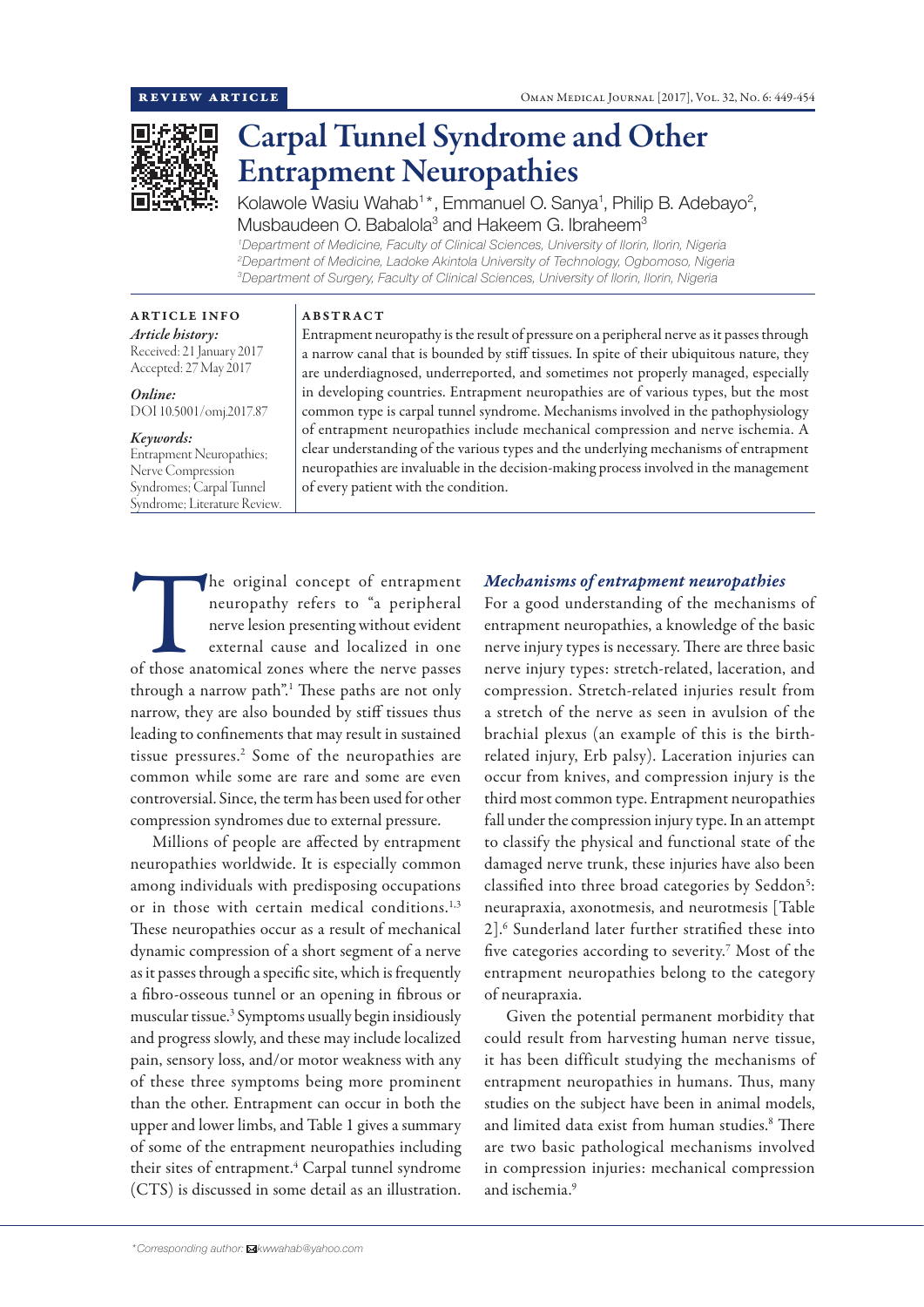|  |  |  | Table 1: Entrapment neuropathies.4 |  |
|--|--|--|------------------------------------|--|
|--|--|--|------------------------------------|--|

| <b>Nerve</b>                                             | Site of entrapment                                                                  |
|----------------------------------------------------------|-------------------------------------------------------------------------------------|
| Suprascapular                                            | Spinoglenoid notch                                                                  |
| Lower trunk or<br>medial cord of<br>brachial plexus      | Cervical rib or band at thoracic<br>outlet (neurogenic thoracic outlet<br>syndrome) |
| Median                                                   |                                                                                     |
| Wrist                                                    | Carpal tunnel                                                                       |
| Elbow                                                    | Between heads of pronator teres<br>(pronator teres syndrome)                        |
| Ulnar                                                    |                                                                                     |
| Wrist                                                    | Guyon's canal (ulnar tunnel)                                                        |
| Elbow                                                    | Bicipital groove, cubital tunnel                                                    |
| Posterior<br>interosseous                                | Radial tunnel- at point of entrance<br>into supinator muscle (arcade of<br>Frohse)  |
| Lateral femoral<br>cutaneous (meralgia<br>paraesthetica) | Inguinal ligament                                                                   |
| Obturator                                                | Obturator canal                                                                     |
| <b>Posterior tibial</b>                                  | Tarsal tunnel, medial malleolus-flexor<br>retinaculum                               |
| Interdigital<br>plantar (Morton's<br>metatarsalgia)      | Plantar fascia (heads of 3rd and 4th<br>metatarsals)                                |

#### *Mechanical compression*

In contrast to Wallerian degeneration, which characterizes acute nerve injury, chronic nerve compression injuries have found associated with some of the changes discussed below. These are postulated to be evidence of mechanical compression of the nerve.

1. Demyelination and remyelination: This has been suggested to be the mechanism underlying the

Table 2: Classification of nerve injuries according to researchers Seddon and Sunderland.6

| Seddon      | Sunderland | Structural and<br>functional processes                                                                |
|-------------|------------|-------------------------------------------------------------------------------------------------------|
| Neurapraxia | 1          | Myelin damage,<br>conduction slowing, and<br>blocking                                                 |
| Axonotmesis | 2          | Loss of axonal continuity;<br>endoneurium intact; no<br>conduction                                    |
| Neurotmesis | 3          | Loss of axonal and<br>endoneurial continuity;<br>perineurium intact; no<br>conduction                 |
|             | 4          | Loss of axonal,<br>endoneurial, and<br>perineurial continuity;<br>epineurium intact; no<br>conduction |
|             | 5          | Entire nerve trunk<br>separated; no conduction                                                        |

slowing in nerve conduction in chronic nerve compression as seen in entrapment neuropathies. Animal models of chronic nerve compression injuries have demonstrated features suggestive of demyelination followed by remyelination of the compressed fiber.<sup>10,11</sup> Given the crucial role of myelin in saltatory conduction of action potential, it is plausible that this mechanism is responsible for the slowing of nerve conduction velocity seen in entrapment neuropathy due to thinner myelin and decreased internodal length.<sup>8</sup>

- 2. Concurrent proliferation and apoptosis of Schwann cells: Gupta and Steward demonstrated a proliferation of Schwann cells in the compressed segment and distal to the compression in an animal model.12 Electron microscopic analyses have shown that there is no axonal degeneration or swelling and these changes occur well before there is any detectable alteration in nerve conduction velocity. Decrease in intermodal length and myelin thickness underlie the disruption of the efficacy of nerve impulse propagation in chronic nerve compression like CTS.13
- 3. Downregulation of myelin-associated protein and axonal sprouting: Without any evidence of axonal injury, it has been demonstrated that there is sprouting of axons in the compressed nerve due to a downregulation of myelin-associated glycoprotein, which is known to inhibit axonal growth in adult humans.14
- 4. The response of the dorsal root ganglion: In response to chronic nerve compression, Chao et al,15 have shown that there is an upregulation of Growth Associated Protein 43 a growth cone molecule that is critical in the modulation of F-actin behavior to extracellular cues. This upregulation has been found to be localized to a portion of the small-caliber isolectin B4-binding molecule and calcitonin gene-related peptidepositive neurons. They concluded that chronic nerve compression induces a phenotypic change in the dorsal root ganglion, which appears to be associated with an increase in glial-derived neurotrophic factor at and near the compression site.

## *Ischemia*

There is a well-developed microvascular system supplying the peripheral nerve, and this is important given the energy-dependent nature of action potentials in these nerves. It is thus plausible

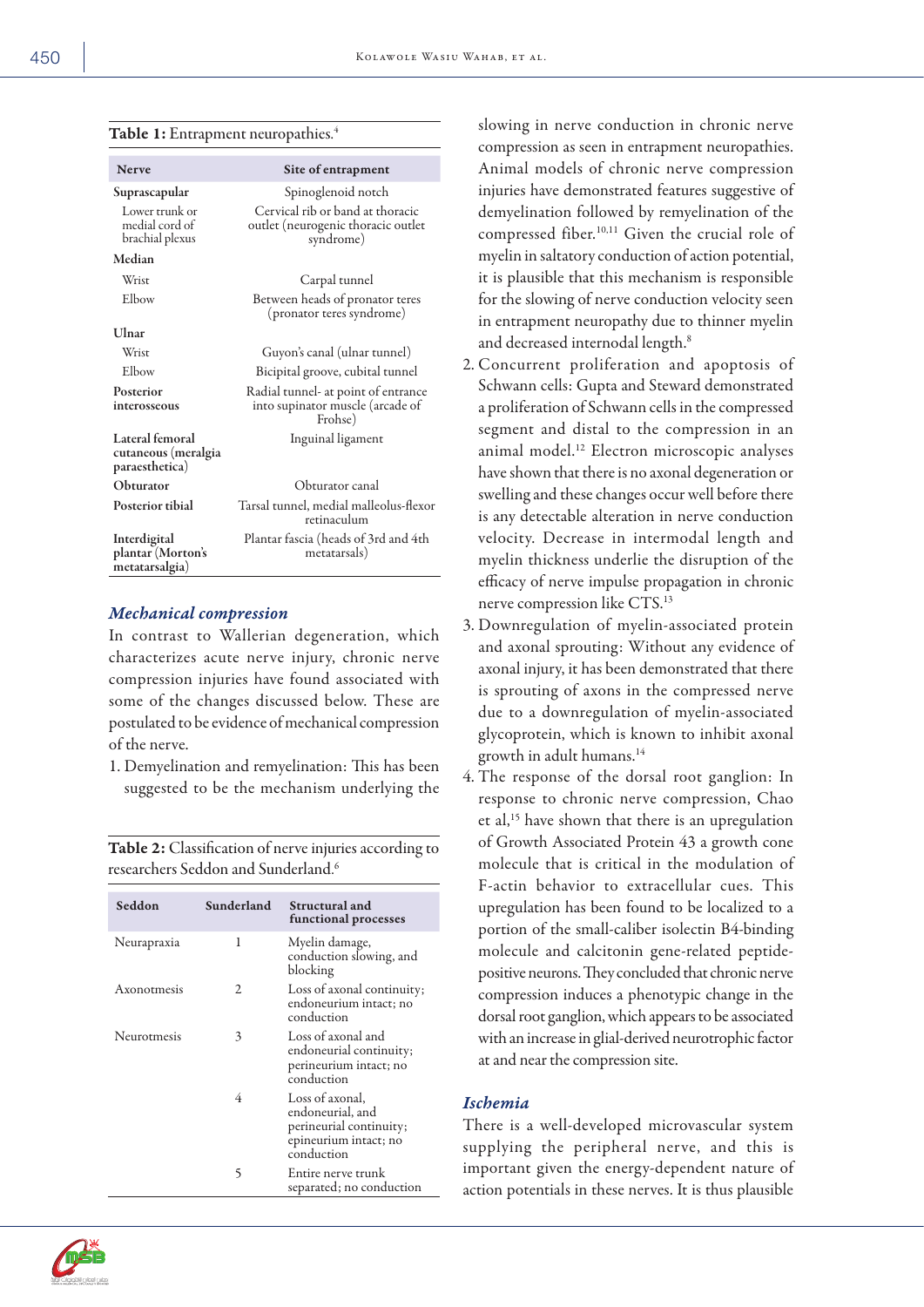that compression of these blood vessels, as seen in entrapment neuropathies, will result in dysfunction of the affected nerves. A thickening of the walls of the microvessels in the endoneurium and perineurium has been demonstrated in a few case reports of patients who had nerve segment resection. These findings were also associated with perineurial edema, thickening, and fibrosis at the site of injury.16

There is usually a compression of part of a nerve with consequent disturbance of microcirculation earlier in the course of CTS, but this is restored immediately after transection of the flexor retinaculum. With this restoration of microcirculation, there is often an immediate and delayed return of nerve function which further buttresses the fact that ischemia plays a role in the development of the constellation of symptoms and signs seen in entrapment neuropathies.<sup>17</sup> Further evidence for the role of ischemia in entrapment neuropathies was demonstrated in a report of three cases of hypertensive patients who developed CTS after the commencement of beta-blockers, but with complete resolution after the drug was discontinued.18 The patients were followed-up for up to 18 months without recurrence of the symptoms. Fluid retention occurring as a side effect of betablocker use has been postulated as the probable mechanism of CTS in these patients.

#### *Carpal tunnel syndrome*

CTS results from compression of the median nerve as it passes through the wrist within the carpal tunnel.<sup>2</sup> It is the most prevalent entrapment neuropathy worldwide with significant negative effects on the quality of life of individuals suffering from the condition.19–21 The prevalence of the condition is not known in Nigeria. However, brachialgia paraesthetica nocturna (waking up at night due to unpleasant sensations in the fingers), which is one of the early symptoms of CTS, was found in up to 19.6% of the respondents in a questionnaire-based study in Ibadan.22 In population-based studies, a prevalence of 10–20% has been reported for symptoms of the disease while the prevalence of definite CTS ranges from 0.9% to 10% depending on the method of case ascertainment and the population studied.23–27 In a clinical surveillance of CTS, a bi-modal distribution was found in the age incidence with the first peak occurring in the sixth decade while the second peak occurs after the age of 70.28

## *Anatomy and pathophysiology of CTS*

The carpal tunnel is a fibro-osseous outlet lying between the flexor retinaculum and the carpal bones [Figure 1]. The tunnel is tightly packed and contains the median nerve and the nine extrinsic flexor tendons of the thumb and fingers with its narrowest portion being about 2.5 cm distal to its entrance. In healthy individuals, the pressure within the tunnel ranges from 2–31 mmHg while in CTS this is as high as  $32-110$  mmHg depending on the position of the wrist.29 The pressure in the tunnel is increased up to 8-fold when the wrist is flexed and 10-fold when extended;<sup>29</sup> this could be the physiologic explanation for the Phalen's test which is a clinical maneuver used in the diagnosis of the condition. Experimental studies have demonstrated a dose-response relationship between the duration and amount of pressure in the carpal tunnel and the extent of median nerve dysfunction.30 There are various risk factors for developing CTS including obesity, diabetes mellitus, hypothyroidism, acromegaly, flexor tenosynovitis, ganglion, and the physiological state of pregnancy. Every unit increase in the body mass index increases the risk of developing CTS by 7.4%.<sup>31</sup> The condition has also been shown to be highly prevalent among those that do works requiring repetitive hand movement.<sup>32-34</sup> It is idiopathic in up to 50% of cases, mainly premenopausal women.35

## *Clinical presentation of CTS*

The usual presentation is that of paraesthesias affecting the thumb and the first two and a half fingers



Figure 1: The Carpal Tunnel. (Reproduced with permission from http://blog.corewalking.com/wpcontent/uploads/2013/11/wrist.jpeg).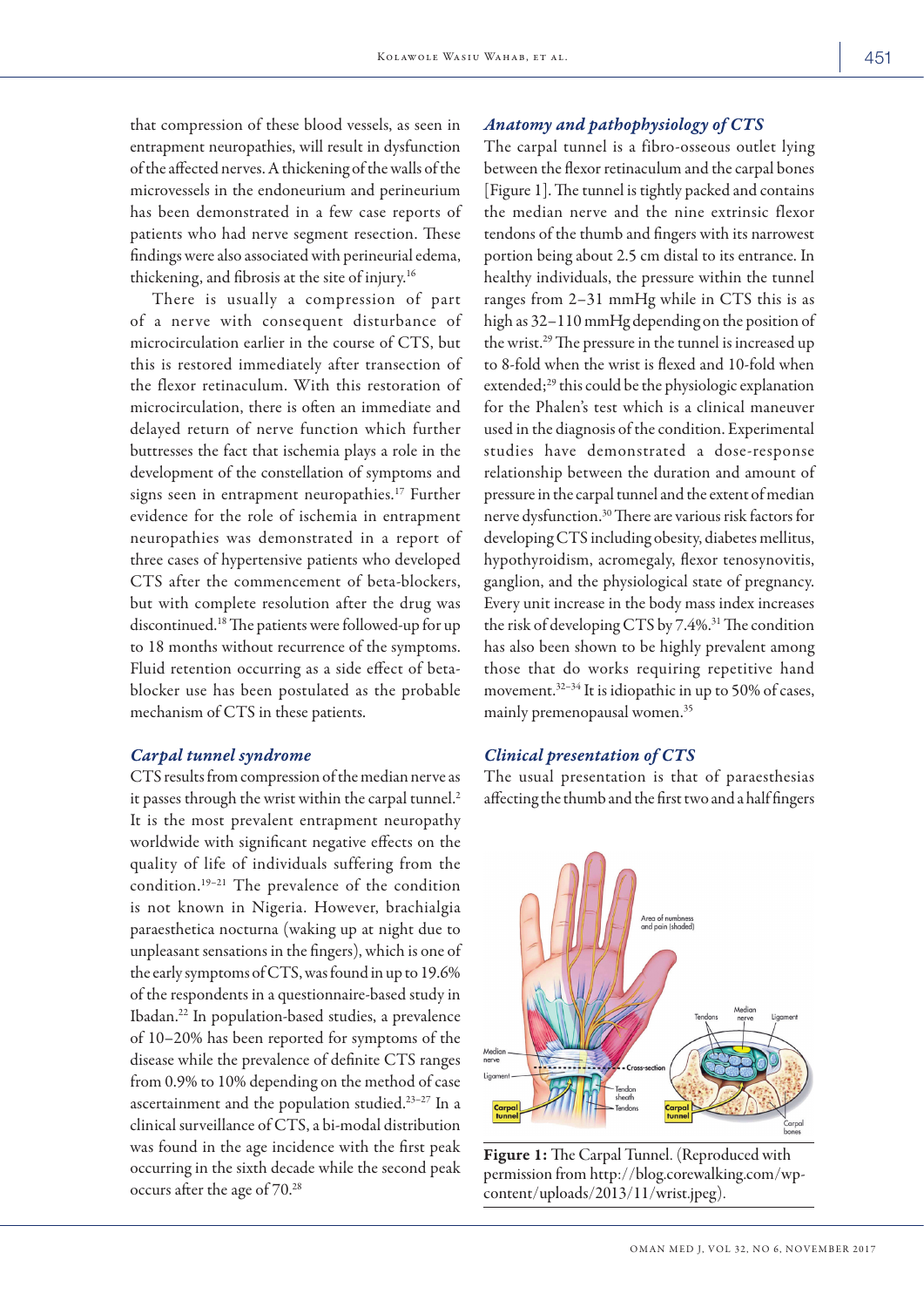while some patients may complain of paraesthesias affecting the whole hand or pain radiating up the arm to the shoulder.<sup>36</sup> In more than half of cases, the symptoms are bilateral at first presentation while most patients present with symptoms in the dominant hand first. In the history, occurrence of any of the following symptoms in the area of median nerve distribution suggests a high likelihood of CTS: dull aching discomfort in the hand, forearm or upper arm; hand paraesthesias; weakness or clumsiness of the hand; and dry skin, swelling or color changes in the hand.37 The provocative factors for these symptoms may include sleep, sustained hand or arm position, and repetitive movement of the wrist, and these symptoms can be mitigated by changes in hand posture or by simply shaking the affected hand.37

The provocative factors that are usually used in the evaluation are Phalen's and Tinel's signs. The former involves sustained flexion of the wrist at right angles for 60 seconds, and this usually brings on the symptoms of the patient. On the other hand, Tinel's sign involves tapping over the carpal tunnel at the wrist, which usually elicits paraesthesias in the median innervated portion of the hand.<sup>3,36</sup> Reverse Phalen's maneuver (performed by having the patient maintain full wrist and finger extension for two minutes) changes the pressure within the carpal tunnel significantly more than Phalen's sign and it has been shown to add to the sensitivity of the conventional screening methods.38 A combination of Phalen's test and manual carpal compression test has been found to have a positive predictive value of 95% and a negative predictive value of 88% when compared to nerve conduction study and is encouraged in primary care setting for early diagnosis of CTS.39

# *Confirmation of diagnosis*

For confirmation of diagnosis in most cases, electrodiagnostic testing together with clinical evaluation is accepted to be the standard means.<sup>40</sup> Results considered to be abnormal include: an absolute sensory latency > 3.7 msec, a difference of ≥ 0.4 msec between values obtained for the median nerve and those obtained for the radial or ulnar nerve, a motor conduction latency > 4.0 msec, and an incremental change of 0.4 msec in the palmar serial sensory study after controlling for the patient's age and limb temperature.<sup>40</sup> Electrophysiological evaluation also helps in grading the severity of CTS. Although the correlation between severity of nerve conduction studies (NCSs) and symptoms are not well established, application of a grading system can assist in prognosticating the outcome of surgery. Patients with middle-grade abnormalities on NCSs have a better surgical outcome compared to those with very severe or no abnormality.<sup>41,42</sup> Other investigations include magnetic resonance imaging, ultrasound of the wrist and, where applicable, investigations to rule out a systemic disease.

# *Treatment*

Treatment could be conservative or surgical. Conservative treatment is considered for patients with mild disease, and this includes wrist splinting and the use of anti-inflammatory medications (e.g., local steroid injection).3,37,43 Methylprednisolone injection was demonstrated in a randomized placebocontrolled trial to relieve symptoms and reduce the rate of surgical intervention.<sup>44</sup> For those who fail to respond to conservative treatment or those with severe disease, carpal tunnel decompression is recommended.36,45 It has been shown that the outcome of carpal tunnel release is comparable in those with and without electrophysiologic confirmation, which means inability to do a neurophysiologic test should not preclude surgical intervention in patients with typical symptoms and signs of the condition.<sup>46</sup> The use of radial extracorporeal shockwaves combined with wrist splinting is evolving as a treatment modality.<sup>47</sup> Another novel treatment modality is the injection of platelet-rich plasma to which patients have shown significant short-term improvement although the studies were limited by a small sample size.<sup>48,49</sup>

# **CONCLUSION**

Dysfunctions that are characteristic of entrapment neuropathies are associated with increased load as a result of increased pressure from the compression. This compression leads to focal demyelination and remyelination but without axonal injury. It is the focal demyelination followed by slow remyelination that results in the slow nerve conduction velocity seen in these conditions because of the loss of saltatory conduction by myelin. Ischemia of the nerve also leads to reduced microcirculation with consequent perineurial edema, thickening, and fibrosis at the site of compression.

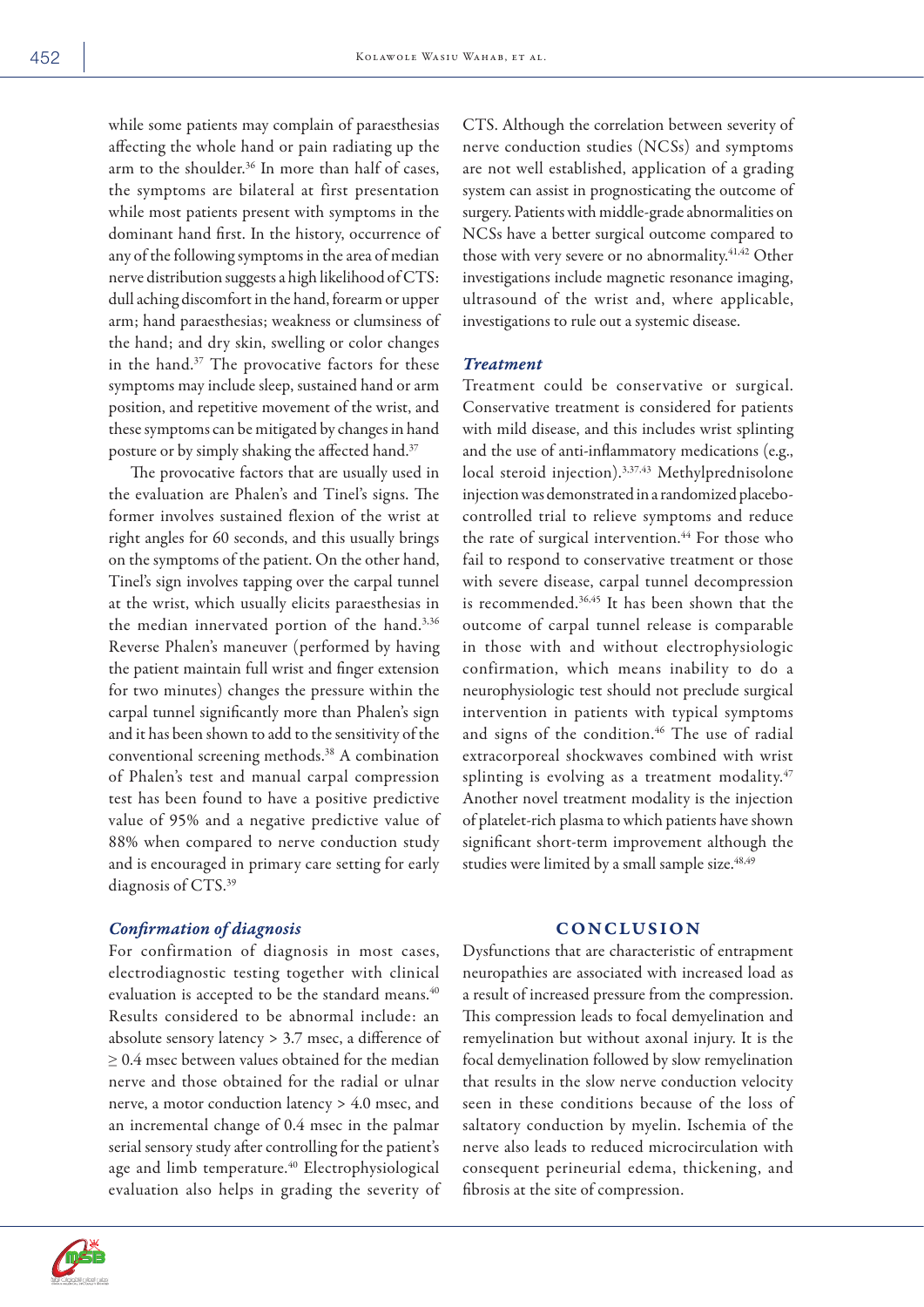In view of the ubiquitous nature of entrapment neuropathies, understanding the underlying mechanisms could be of use in the management of the patients with any of the conditions. This review has tried to dwell on a general overview of entrapment neuropathies with a short discussion on the commonest of them; CTS. A clear understanding of the various types and the underlying mechanisms of entrapment neuropathies are invaluable in the decision-making process involved in the management of every patient with the condition.

#### *Disclosure*

The authors declared no conflicts of interest. No funding was received for this study.

#### **REFERENCES**

- 1. Mumenthaler M. Clinical Aspects of Entrapment Neuropathies of Peripheral Nerves. In: Samii M, editor. Peripheral Nerve Lesions. Berlin, Heidelberg: Springer Berlin Heidelberg; 1990. p.258-269.
- 2. Rempel DM, Diao E. Entrapment neuropathies: pathophysiology and pathogenesis. J Electromyogr Kinesiol 2004;14(1):71-75.
- 3. Bayramoglu M. Entrapment neuropathies of the upper extremity. Neuroanatomy 2004;3:18-24.
- 4. Ropper AH, Samuels MA. Adams and Victor's Principles of Neurology. 9th ed. McGraw-Hill Education; 2009.
- 5. Seddon HJ. A Classification of Nerve Injuries. Br Med J 1942 Aug;2(4260):237-239.
- Stewart JD. Focal Peripheral Neuropathies. 3rd ed. Lippincott Williams & Wilkins; 2000.
- 7. Sunderland S. A classification of peripheral nerve injuries producing loss of function. Brain 1951 Dec;74(4):491-516.
- 8. Pham K, Gupta R. Understanding the mechanisms of entrapment neuropathies. Review article. Neurosurg Focus 2009 Feb;26(2):E7.
- 9. Burnett MG, Zager EL. Pathophysiology of peripheral nerve injury: a brief review. Neurosurg Focus 2004 May;16(5):E1.
- 10. Ludwin SK, Maitland M. Long-term remyelination fails to reconstitute normal thickness of central myelin sheaths. J Neurol Sci 1984 May;64(2):193-198.
- 11. Berger BL, Gupta R. Demyelination secondary to chronic nerve compression injury alters Schmidt-Lanterman incisures. J Anat 2006 Jul;209(1):111-118.
- 12. Gupta R, Steward O. Chronic nerve compression induces concurrent apoptosis and proliferation of Schwann cells. J Comp Neurol 2003 Jun;461(2):174-186.
- 13. Gupta R, Nassiri N, Hazel A, Bathen M, Mozaffar T. Chronic nerve compression alters Schwann cell myelin architecture in a murine model. Muscle Nerve 2012 Feb;45(2):231-241.
- 14. Gupta R, Rummler LS, Palispis W, Truong L, Chao T, Rowshan K, et al. Local down-regulation of myelinassociated glycoprotein permits axonal sprouting with chronic nerve compression injury. Exp Neurol 2006 Aug;200(2):418-429.
- 15. Chao T, Pham K, Steward O, Gupta R. Chronic nerve compression injury induces a phenotypic switch of neurons within the dorsal root ganglia. J Comp Neurol 2008 Jan;506(2):180-193.
- 16. Mackinnon SE, Dellon AL, Hudson AR, Hunter DA. Chronic nerve compression–an experimental model in the

rat. Ann Plast Surg 1984 Aug;13(2):112-120.

- 17. Rempel D, Dahlin L, Lundborg G. Pathophysiology of nerve compression syndromes: response of peripheral nerves to loading. J Bone Joint Surg Am 1999 Nov;81(11):1600- 1610.
- 18. Emara MK, Saadah AM. The carpal tunnel syndrome in hypertensive patients treated with beta-blockers. Postgrad Med J 1988 Mar;64(749):191-192.
- 19. Atroshi I, Gummesson C, Johnsson R, Sprinchorn A. Symptoms, disability, and quality of life in patients with carpal tunnel syndrome. J Hand Surg Am 1999 Mar; 24(2): 398-404.
- 20. Thomsen NO, Cederlund R, Bjork J, Dahlin LB. Healthrelated quality of life in diabetic patients with carpal tunnel syndrome. Diabetic Med 2010;27:466-472.
- 21. Padua L, Coraci D, Erra C, Pazzaglia C, Paolasso I, Loreti C, et al. Carpal tunnel syndrome: clinical features, diagnosis, and management. Lancet Neurol 2016 Nov;15(12):1273- 1284.
- 22. Oyedele OO, Shokunbi MT, Malomo AO. The prevalence of hand pain in Ibadan–implications for the carpal tunnel syndrome. West Afr J Med 2002 Jul-Sep;21(3):204-207.
- 23. Al Saleh J, El Sayed M, Monsef N, Darwish E. The prevalence and the determinants of musculoskeletal diseases in emiratis attending primary health care clinics in Dubai. Oman Med J 2016;31(2):117-123.
- 24. de Krom MC, Knipschild PG, Kester AD, Thijs CT, Boekkooi PF, Spaans F. Carpal tunnel syndrome: prevalence in the general population. J Clin Epidemiol 1992 Apr;45(4):373-376.
- 25. Ferry S, Pritchard T, Keenan J, Croft P, Silman AJ. Estimating the prevalence of delayed median nerve conduction in the general population. Br J Rheumatol 1998 Jun;37(6):630-  $635.$
- 26. Atroshi I, Gummesson C, Johnsson R, Ornstein E, Ranstam J, Rosén I. Prevalence of carpal tunnel syndrome in a general population. JAMA 1999 Jul;282(2):153-158.
- 27. Khedr EM, Fawi G, Allah Abbas MA, El-Fetoh NA, Zaki AF, Gamea A. Prevalence of Common Types of Compression Neuropathies in Qena Governorate/Egypt: A Population-Based Survey. Neuroepidemiology 2016;46(4):253-260.
- 28. Bland JD, Rudolfer SM. Clinical surveillance of carpal tunnel syndrome in two areas of the United Kingdom, 1991-2001. J Neurol Neurosurg Psychiatry 2003 Dec;74(12):1674-1679.
- 29. Werner RA, Andary M. Carpal tunnel syndrome: pathophysiology and clinical neurophysiology. Clin Neurophysiol 2002;113(9):1373-1381.
- 30. Mackinnon SE. Pathophysiology of nerve compression. Hand Clin 2002 May;18(2):231-241.
- 31. Shiri R, Pourmemari MH, Falah-Hassani K, Viikari-Juntura E. The effect of excess body mass on the risk of carpal tunnel syndrome: a meta-analysis of 58 studies. Obes Rev 2015;16(12):1094-1104.
- 32. England JD. Entrapment neuropathies. Curr Opin Neurol 1999 Oct;12(5):597-602.
- 33. Violante FS, Farioli A, Graziosi F, Marinelli F, Curti S, Armstrong TJ, et al. Carpal tunnel syndrome and manual work: the OCTOPUS cohort, results of a ten-year longitudinal study. Scand J Work Environ Health 2016 Jul;42(4):280-290.
- 34. van Rijn RM, Huisstede BM, Koes BW, Burdorf A. Associations between work-related factors and the carpal tunnel syndrome–a systematic review. Scand J Work Environ Health 2009 Jan;35(1):19-36.
- 35. Dekel S, Papaioannou T, Rushworth G, Coates R. Idiopathic carpal tunnel syndrome caused by carpal stenosis. Br Med J 1980 May;280(6227):1297-1299.
- 36. Bland JD. Carpal tunnel syndrome. BMJ 2007 Aug;335(7615):343-346.
- 37. Practice parameter for carpal tunnel syndrome (summary